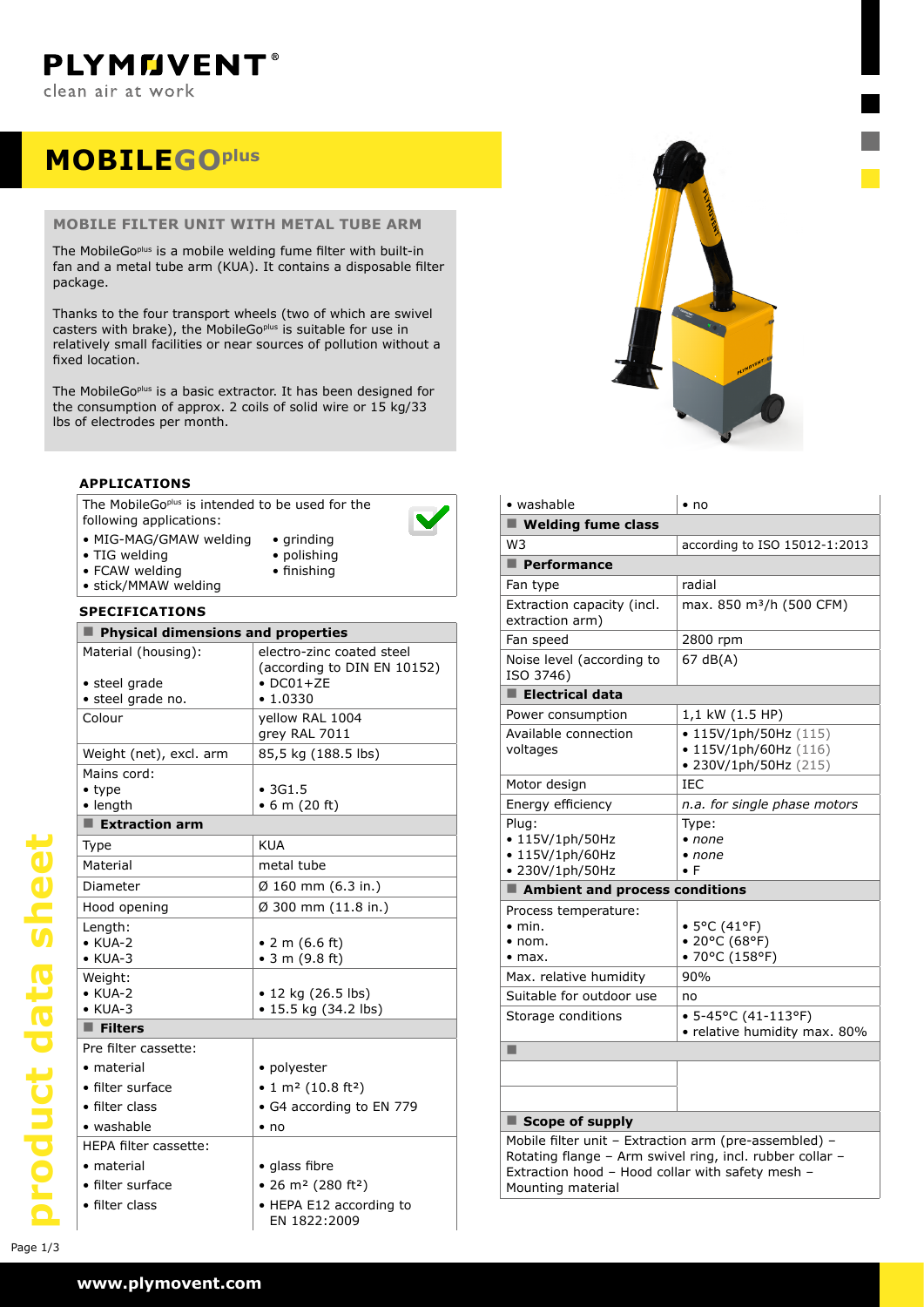# **PLYMMVENT®**

clean air at work

| Type                             | MobileGo <sup>plus</sup> /2m |            |            | MobileGo <sup>plus</sup> /3m                                                        |            |            |  |
|----------------------------------|------------------------------|------------|------------|-------------------------------------------------------------------------------------|------------|------------|--|
| Connection voltage               |                              |            |            | 115V/1ph/50Hz 115V/1ph/60Hz 230V/1ph/50Hz 115V/1ph/50Hz 115V/1ph/60Hz 230V/1ph/50Hz |            |            |  |
| $\blacksquare$ Order information |                              |            |            |                                                                                     |            |            |  |
| Article no.                      | 0000111453                   | 0000111454 | 0000111452 | 0000111474                                                                          | 0000111475 | 0000111473 |  |
|                                  |                              |            |            |                                                                                     |            |            |  |
| Number/package                   |                              |            |            | 1                                                                                   |            |            |  |
| $\blacksquare$ Logistics data    |                              |            |            |                                                                                     |            |            |  |
| Gross weight                     |                              |            |            |                                                                                     |            |            |  |
| Packing dimensions               |                              |            |            |                                                                                     |            |            |  |
| Max. number/pallet               | 2                            |            |            | 2                                                                                   |            |            |  |
| Harmonized Tariff Code           | 84213925                     |            |            | 84213925                                                                            |            |            |  |

#### **Dimensions**



#### **Working range**



### **features & benefits**



Compact design